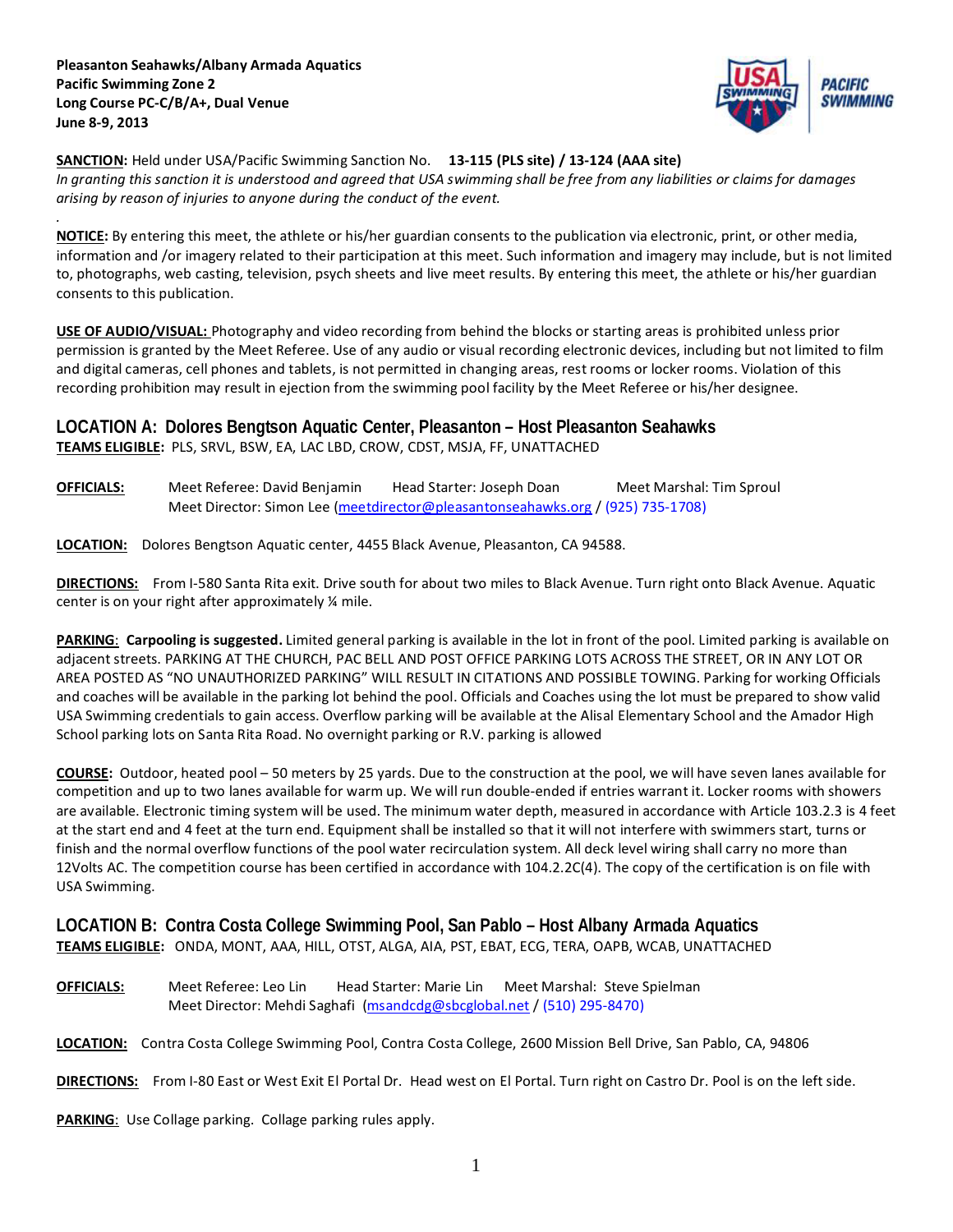**COURSE:** Outdoor heated pool, 50 Meter, up to 8 lanes with one lane available for warm up during the competition. The minimum water depth, measured in accordance with Article 103.2.3, is 13-1/2 feet at the start end and 4 feet at the turn end. The competition course has not been certified in accordance with 104.2.2C(4).

**TIME**: Meet begins at 9:00 A.M. each day. General warm-ups begin at 7:30 A.M and end at 8:45 A.M Special extended warm ups from 8:45-8:55 for 8-un swimmers only.

**RULES:** •Current USA and Pacific Swimming rules and warm up procedures will govern the meet. A copy of these procedures will be posted at the clerk of the course.

•All events are timed finals, **and will be swum from fastest to slowest.** 

**•Swimmers may compete in a maximum of four (4) individual events per day.**

**•All swimmers ages 12 and under should complete competition within four (4) hours.**

•**Entries will be accepted until the number of splashes exceeds the estimated timeline, per the "Four-Hour Rule", based on swimmer's age and gender.**

•If local conditions warrant it, the Meet Referee with the concurrence of the meet director, may require mandatory scratch down. A refund will be issued in the event of a mandatory scratch.

• **All coaches and deck officials must wear their USA swimming (USA-S) membership cards in a visible manner.** All coaches are required to sign in at the pool entrance and present their 2013 registration card. Coaches listed on the "Expired" list, or who have no card and do not show up on the "Registered" list, will not be permitted to coach their swimmers on the deck.

**UNACCOMPANIED SWIMMERS:** Any USA-S athlete-member competing at the meet must be accompanied by a USA Swimming member-coach for the purposes of athlete supervision during warm-up, competition and warm-down. If a coach-member of the athlete's USA-S Club does not attend the meet to serve in said supervisory capacity, it is the responsibility of the swimmer or the swimmer's legal guardian to arrange for supervision by a USA Swimming member-coach. The Meet Director or Meet Referee may assist the swimmer in making arrangements for such supervision; however, it is recommended that such arrangements be made in advance of the meet by the athlete's USA-S Club Member-Coach.

**RACING STARTS:** Any swimmer entered in the meet, needs to be certified by a USA Swimming member coach as being proficient in performing a racing start, or must start each race from within the water. It is the responsibility of the swimmer or the swimmer's legal guardian to ensure compliance with this requirement.

**RESTRICTIONS: •**Smoking and the use of other tobacco products is prohibited on the pool deck, in the locker rooms, in spectator

- seating, on standing areas and in all areas used by swimmers during the meet and meet warm up periods.
- •Sale and the use of alcoholic beverages are prohibited in all areas of the meet venue.
- •All shelters must be properly secured.
- •No glass containers are allowed in the meet venue.

•No propane heaters, containers or similar devices including gas powered generators other than those provided for the snack bar or meet operations are allowed in any areas of the meet venue.

•Except where venue facilities require otherwise, changing into or out of swimsuit other than in locker rooms or other designated areas is not appropriate and is strongly discouraged.

**ELIGIBILITY: •**Swimmers must be current members of USA-S and enter their name and registration number on the meet entry card as they are shown on their Registration Card. If this is not done it may be difficult to match the swimmer with the registration and times database. The meet host must check all swimmer registrations against the SWIMS database and if not found to be registered, the Meet Director shall accept the registration at the meet (a \$10 surcharge will be added to the regular registration fee). Duplicate registrations will be refunded by mail.

- •Swimmers in the "A" Division must have met at least the "PC-A" time standard.
- •Swimmers in the "B" Division must have met at least the "PC-B" time standard.
- •All entry times slower than the listed "PC-B" time standard will be in the "C" Division.
- •"NO TIME ENTRIES" will be accepted.

•Entry times submitted for this meet will be checked against a computer database and may be changed in accordance with Pacific Swimming Entry Time Verification Procedures.

•Swimmers 19 years of age and older may participate in the 13-18 age group events, but will not receive awards.

•Disabled swimmers are welcome to attend this meet and should contact the Meet Director or Meet Referee regarding special accommodations on entry times and seeding per Pacific Swimming policy.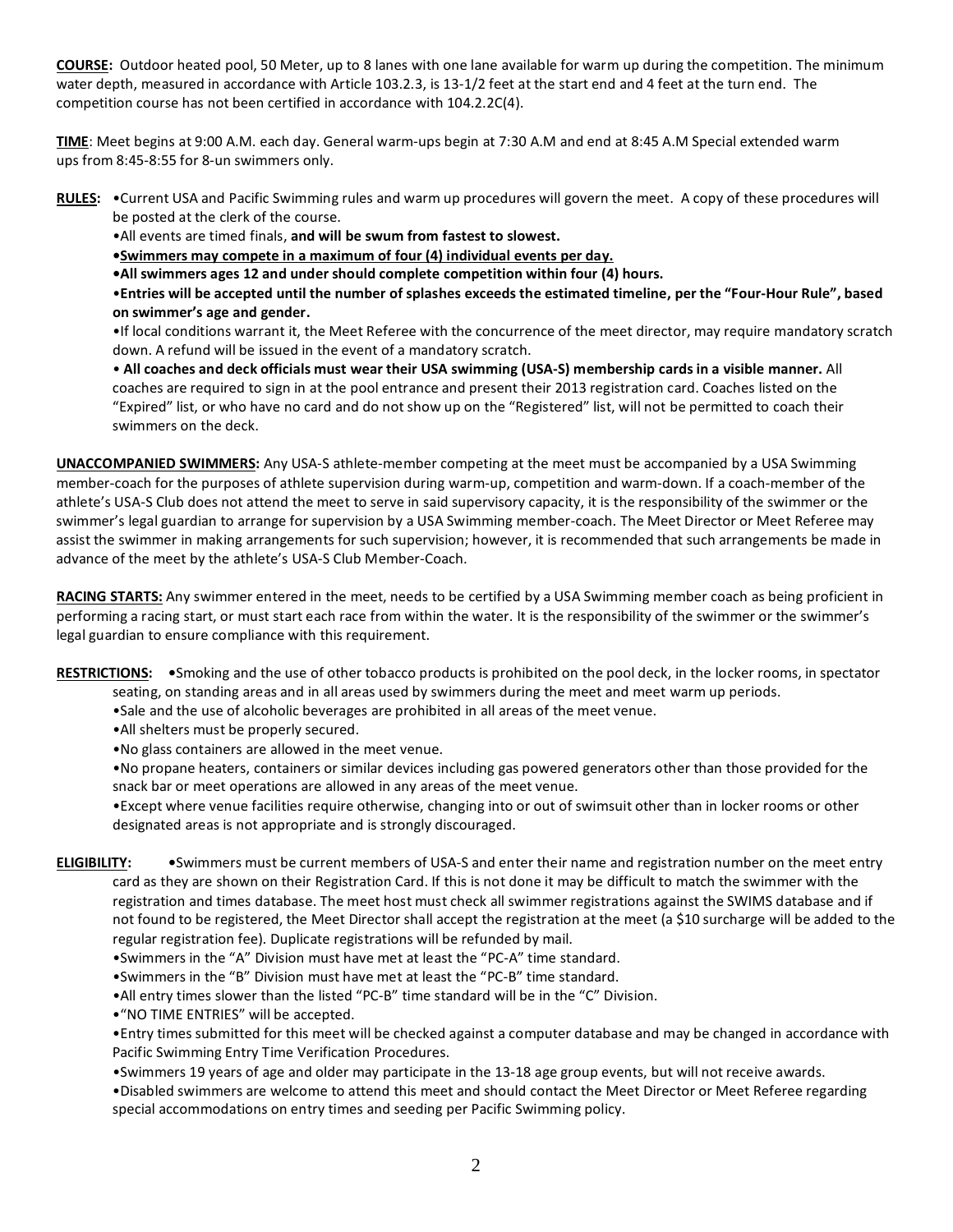**ENTRY ELIGIBILITY:** Only swimmers from teams listed are eligible to enter the meet and they must enter at the venue designated for their team. Unattached swimmers must enter the venue designated for the teams they are affiliated with.

**ENTRY FEES**: Individual Entries: \$2.75 per event, \$10.00 participation fee.

**ENTRIES:** Three options are available for meet entry.

**OPTION 1: Online Entries:** Online entries were accepted but now are closed**.**

**OPTION 2: Mailed or hand delivered entries:** Mailed and hand delivered entries were accepted but now are closed.

**OPTION 3: Deck Entries, and Team Entries:** will be accepted with the concurrence of the Meet Director and Meet Referee of each site. Location B: will accept entries until the cap of 350 swimmers is reached.

**Location A: Make check payable to:** Pleasanton Seahawks  **Location B: Make check payable to:** Albany Armada Aquatics

### **No late entries will be accepted. No refunds will be made except in the case of mandatory scratch downs.**

**CHECK-IN:** The meet will be deck seeded. Swimmers must check in at the clerk of the course. Check in will open at 7:30 A.M. each morning. Close of check in for all events shall be no more than 60 minutes before the estimated time of the start of the first heat of the event. No event shall be closed more than 30 minutes before the scheduled start of the session. Swimmers who do not check in for an event will not be allowed to swim in that event.

AWARDS: Ribbons will be awarded for 1<sup>st</sup>-8<sup>th</sup> place in "A", "B" and "C" divisions. Standard "A" medals will be given in each event to all "B" and "C" division swimmers for NEW "A" times achieved, regardless of the place achieved in the event. Awards will be given out in the following age groups: 8 and under, 9-10, 11-12, 13-14, 15-18. Awards must be collected before the end of the meet. They will not be mailed.

**ADMISSION:** Free. A meet program will be available for a reasonable cost.

**HOSPITALITY AND SNACK BAR:** Lunch will be provided for coaches and meet officials. Timers will be provided with refreshments and light snacks. A full snack bar will be in operation during the meet.

**MINIMUM OFFICIALS RULE:** The Meet Referee shall conduct an inventory of Officials and shall compare the number of swimmers entered against the number of Officials that worked representing each team per day of the meet. Those teams who have not provided sufficient Officials on a given day of the meet, in accordance with the table below, will be fined \$100 per missing Official per day.

| Number of swimmers entered in meet | Number of trained and carded officials |
|------------------------------------|----------------------------------------|
| per team per day                   | required                               |
| $1 - 10$                           |                                        |
| $11 - 25$                          |                                        |
| $26 - 50$                          |                                        |
| 51-75                              |                                        |
| 76-100                             |                                        |
| Every 20 swimmers over 100         |                                        |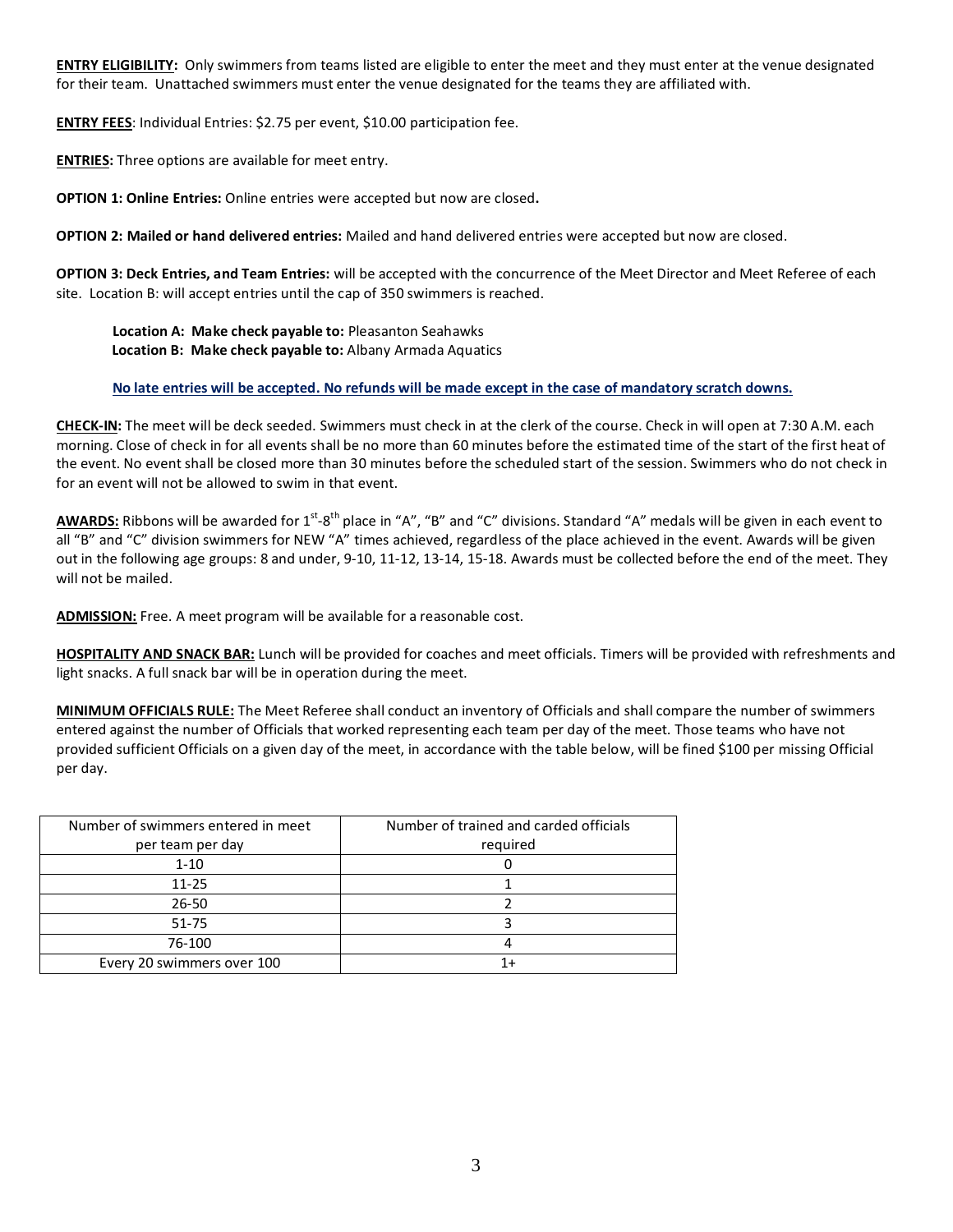#### **EVENT SUMMARY:**

|                 | <b>8&amp;U</b> | $9 - 10$   | $11 - 12$                                | 13-14      | $15 - 18$                                                                                          |
|-----------------|----------------|------------|------------------------------------------|------------|----------------------------------------------------------------------------------------------------|
|                 |                | 200 Free   | 200 Free                                 | 200 Free   | 200 Free                                                                                           |
| <b>SATURDAY</b> | 100 Free       | 100 Breast | 200 Back                                 | 200 Breast | 200 Breast                                                                                         |
|                 | 50 Breast      | 100 Back   | 50 Back                                  | 200 Back   | 200 Back<br>100 Free<br>400 IM<br>$15 - 18$<br>13-14<br>200 IM<br>50 Free<br>100 Fly<br>100 Breast |
|                 | 50 Back        | 100 Free   | 100 Free                                 | 100 Free   |                                                                                                    |
| <b>8&amp;U</b>  |                | 400 IM     | 400 IM                                   |            |                                                                                                    |
|                 |                | $9 - 10$   | $11 - 12$                                |            |                                                                                                    |
|                 |                | 200 IM     | 200 IM                                   | 200 IM     | 400 Free                                                                                           |
| <b>SUNDAY</b>   | 50 Free        | 50 Free    | 50 Free<br>50 Free<br>200 Fly<br>100 Fly |            |                                                                                                    |
|                 | 50 Fly         | 50 Fly     |                                          |            |                                                                                                    |
|                 |                |            | 100 Breast                               | 100 Breast |                                                                                                    |
|                 |                | 400 Free   | 400 Free                                 | 400 Free   |                                                                                                    |

#### **EVENTS:**

| SATURDAY, JUNE 8, 2013 |                  |                             |                       |  |  |  |  |  |  |
|------------------------|------------------|-----------------------------|-----------------------|--|--|--|--|--|--|
| Girls<br>Event#        | <b>Age Group</b> | Event                       | <b>Boys</b><br>Event# |  |  |  |  |  |  |
| $\mathbf{1}$           | 11&12            | 200 Free                    | $\overline{2}$        |  |  |  |  |  |  |
| 3                      | 13-18            | 200 Free                    | 4                     |  |  |  |  |  |  |
| 5                      | 9&10             | 200 Free                    | 6                     |  |  |  |  |  |  |
| 7                      | 8&U              | 100 Free                    | 8                     |  |  |  |  |  |  |
| 9                      | 13-18            | 200 Breast                  | 10                    |  |  |  |  |  |  |
| 11                     | 9&10             | 100 Breast                  | 12                    |  |  |  |  |  |  |
| 13                     | 8&U              | 50 Breast                   | 14                    |  |  |  |  |  |  |
| 15                     | 11&12            | 200 Back                    | 16                    |  |  |  |  |  |  |
| 17                     | 13-18            | 200 Back                    | 18                    |  |  |  |  |  |  |
| 19                     | 9&10             | 100 Back                    | 20                    |  |  |  |  |  |  |
| 21                     | 11&12            | 50 Back                     | 22                    |  |  |  |  |  |  |
| 23                     | 8&U              | 50 Back                     | 24                    |  |  |  |  |  |  |
| 25                     | 11&12            | 100 Free                    | 26                    |  |  |  |  |  |  |
| 27                     | 13-18            | 100 Free                    | 28                    |  |  |  |  |  |  |
| 29                     | 9&10             | 100 Free                    | 30                    |  |  |  |  |  |  |
| 31                     | 11&12            | 400 IM                      | 32                    |  |  |  |  |  |  |
| 33                     | $13 - 18$        | 400 IM                      | 34                    |  |  |  |  |  |  |
|                        |                  | <b>SUNDAY, JUNE 9, 2013</b> |                       |  |  |  |  |  |  |
| 35                     | 200 IM           | 36                          |                       |  |  |  |  |  |  |
| 37                     | $13 - 18$        | 200 IM                      | 38                    |  |  |  |  |  |  |
| 39                     | 9&10             | 200 IM                      | 40                    |  |  |  |  |  |  |

**The 400 IM will be seeded fastest to slowest alternating girls' and boys' heats. Swimmers must provide their own timers for the 400 IM.**

The 400 Free will be swum fastest to slowest alternating girls and **boys' heats. Swimmers entered in the 400 Free must provide their own timers.**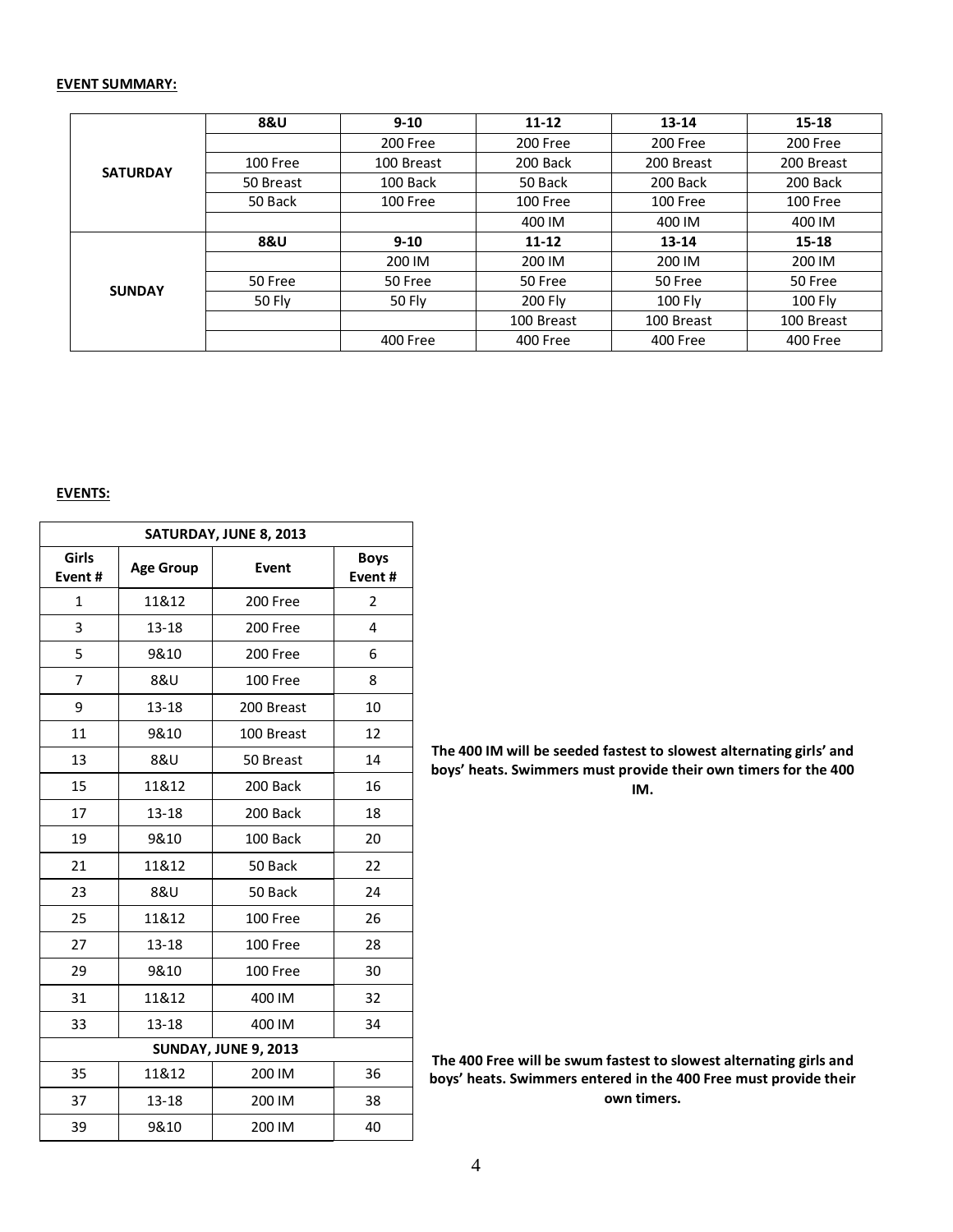| 41 | 11&12 | 50 Free    | 42 |  |  |
|----|-------|------------|----|--|--|
| 43 | 13-18 | 50 Free    | 44 |  |  |
| 45 | 9&10  | 50 Free    | 46 |  |  |
| 47 | 8&U   | 50 Free    | 48 |  |  |
| 49 | 11&12 | 200 Fly    | 50 |  |  |
| 51 | 13-18 | 100 Fly    | 52 |  |  |
| 53 | 9&10  | 50 Fly     | 54 |  |  |
| 55 | 8&U   | 50 Fly     | 56 |  |  |
| 57 | 11&12 | 100 Breast | 58 |  |  |
| 59 | 13-18 | 100 Breast | 60 |  |  |
| 61 | 9&10  | 400 Free   | 62 |  |  |
| 63 | 11&12 | 400 Free   | 64 |  |  |
| 65 | 13-18 | 400 Free   | 66 |  |  |

**Time standards may be found at: [www.pacswim.org/page/times\\_standards.shtml](http://www.pacswim.org/page/times_standards.shtml)**